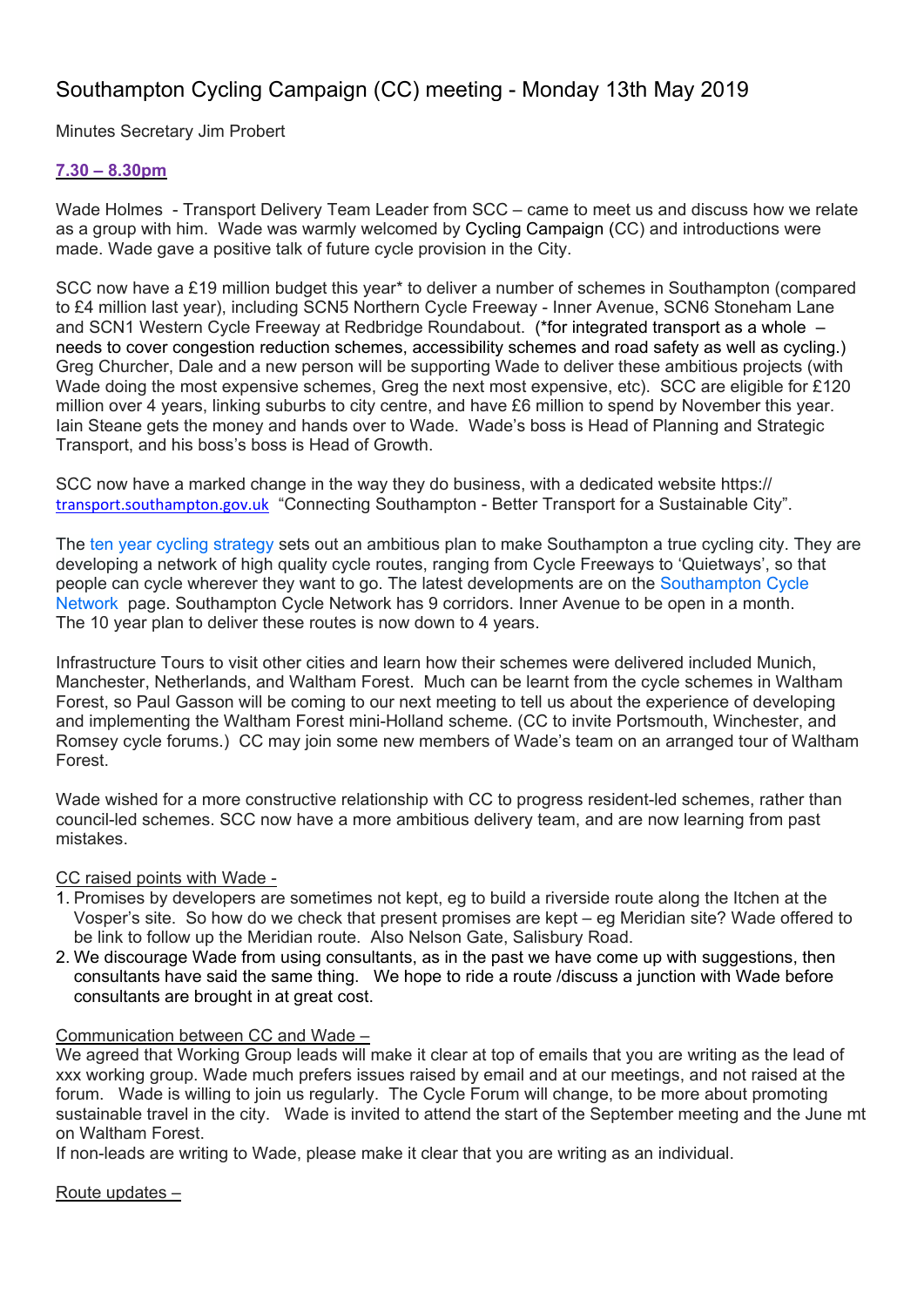On the east of the city £200,000 was spent on Western Shore to stop further erosion of the Western Shore cycle route. Cutbush Lane is being looked at.

In Shirley the Armadillos on Church Street are to be replaced.

Discussion followed on Inner Avenue cycle lane width. Stage 1 is to get it built, then stage 2 will be to modify and exchange Common Land to widen it.

SCC are looking to restrict use of New Road, between the Civic Centre and Station forecourt, to buses only and encourage cars to use the ring road.

Confirmed that route next to Asda being looked at, as urgently needed to replace ramp removed a few years ago.

Campaign members thank Wade for all the work been done to improve the cycle infrastructure, and wished for a better working relationship in the way CC do business.

To report potholes https://www.southampton.gov.uk/roads-parking/road-maintenance/ To report glass etc https://www.southampton.gov.uk/environmental-issues/street-cleaning/ To report other road problems https://www.southampton.gov.uk/roads-parking/road-maintenance/otherroad-problems.aspx (could put shortcut to potholes on computers).

#### **--- 9pm**

1. Apologies

Barrie Colborne, Sue Colborne, Jill Doubleday, Su White.

#### 2. Attendees

Angela Cotton, Ceri Dunn, Colin MacQueen,, Eleanor van der Hoest, Hugh Davis, Jim Probert (Minutes Secretary), John Heath, Johnnie Dellow, Jon Bingham, Lindsi Bluemel (Secretary), Lyn Brayshaw,(Chair) Pete Davis, Stephen Edwards, Stephen Shaw, Tina Davis.

3. Previous Minutes - here: www.southamptoncyclingcampaign.org.uk/document-archive/meeting-minutes/

AGREED: Current numbers of members n/a

#### 4. Past events (not ones linked to working groups)

REPORT: Monthly Campaign Ride, Mid-week ride to Beaulieu, Big Bike Revival - by Bargate with Stall on  $3^{rd}$  May – thanks from Lyn and Ruth. 6th May - May Day stall – thanks to 5 volunteers. Dozen riders went on the IOW Randonee.

5. Future events then regular meetings

May, June & July - Big Bike Revival #5 - (BBR) https://myjourneysouthampton.com/cycle/big-bike-revival-2019

Sunday 19th May - 10am Redbridge start - Mark Brummell memorial ride. To The Bold Forester for coffee and The Spot in the Woods for lunch.

27th May - Environmental Rock, noon - 6pm - stall www.facebook.com/events/302384313808069/ Lyn will set up. Maybe Lindsi will help. Please volunteer!

8-16th+ June - Bike Week 2019 - rides have been finalised by Stephen.

www.southamptoncyclingcampaign.org.uk/rides/, scroll down a bit and you get to a list and a link for download.

20th July - St Denys community Centre day - end of BBR.

21st July - Let's Ride – email sent requesting leading rides in. Meet for picnic next to BBR stall. Include cargo bike photo opportunity? Jim, Stephen S and Dilys have offered to lead rides.

https://myjourneysouthampton.com/letsridesouthampton2019 (note - all kids and bikes go free on Hythe ferry that day)

21st Sept – Gosport cycling event – ride there?

Tbc 22nd Sept - World car free day - maybe the week later in So'ton - Music in City.

Meetings – all welcome to all

10th June - monthly meeting with speaker from Waltham Forest on how their group works with the council & what they've achieved together – do we want to offer to ride in with people? 8th July - monthly meeting with session tbc. Aug - no meeting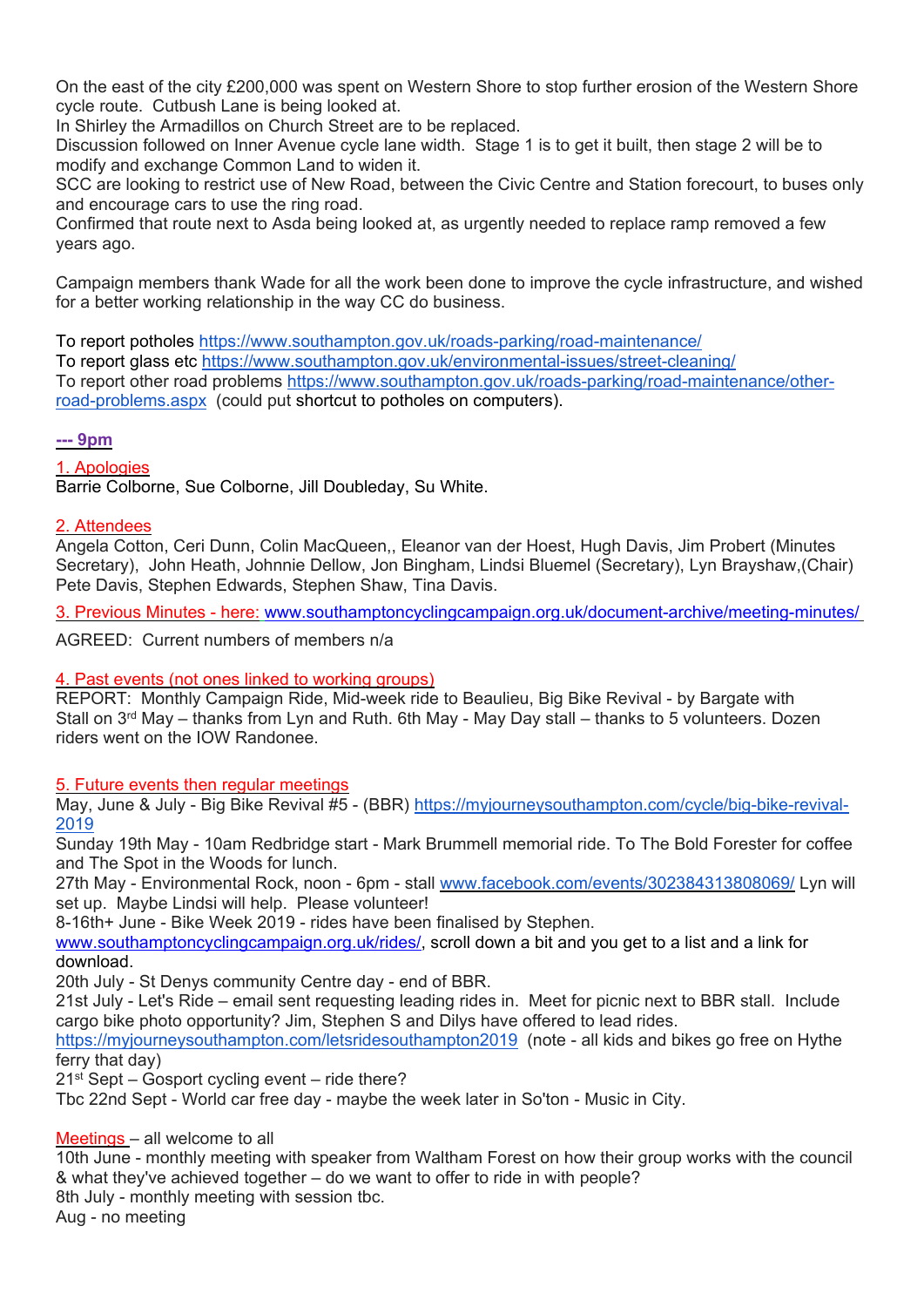9th Sept - monthly meeting with Wade at 7.30pm. Film showing at some point.

Next Council/Green Charter launch Thursday 20th June – watch this space… Next Campaign ride - 3rd Sunday Next Cargo bike ride - 22nd June Next Cycle Forum - Tues 9th July 6.30pm

6. Working group reports (alphabetical order) - Location then non-location

--- Bitterne Triangle - Lindsi (Coordinator), Lyn, Angela, Liz.

- --- Bursledon Rd A3024 Lindsi (C), Eric, Lyn, Liz.
- --- Central Railway Bridge Stephen E (C), Jim, Hugh, Sue.
- --- Central Station South Forecourt Johnnie (C), Lyn, Lindsi, Liz.
- --- City centre Lindsi (C), Stephen E, Hugh Sue, Liz.
- --- Eling John H (C), others when necessary.
- --- Ipley Cross Eric reports back from HCC mts (attends as Sustrans rep).
- --- Lordswood Lane John H (C) others when necessary.
- --- Portswood corridor (& Soton end of Stoneham Lane) Angela (C), Lyn, Liz, Ceri.
- --- Salisbury Rd Pete & Tina (C), Lindsi, Stephen E, John H

OPINIONS NEEDED ON: Letter drafted re Stopping-up order to Wade and University.

AGREED: Send to Wade to send on to Jo.

--- Stoneham Lane, Eastleigh - Lyn (C), Liz, Angela.:

--- The Avenue & Lover's Walk– Lyn (C), Ceri, Johnnie, Colin, Hugh, Pete, Tina, Stephen E.

OPINIONS NEEDED ON: The So'ton Common Forum 24th April workshop was reasonably cycle friendly. --- Quayside Rd –Lindsi (C), Eric, Liz, (Stuart).

--- Western Approach - Jim (C), John, Pete, Tina, Hugh, Jon, Liz, Colin.

AGREED: overhanging vegetation needs removal on some of the route.

ACTION: Jon to provide video evidence, and Jim to raise with Wade.

--- Mapping & Signage – Angela & Johnnie (C), Lyn, Lindsi, Jim, Stephen E, Eleanor, Eric, Tina. AGREED: busy on mapping!

--- Traffic Orders: Lindsi (C), John, Hugh & Eleanor.

## 7. Updates

a) Our "Top Ten" priorities: satisfied that Wade working from the list (Cutbush Lane).

b) Newsletter & new members email. Sue will fwd new member's emails to Lyn, so Lyn sends out New Members email. Lyn to write short newsletter and Jon to email out.

c) Name – abbreviate to CC for now, to differentiate from SCC. Discussion to continue. Jim Bluemel to choose shorter web site name.

d) How to get working group updates on web page? If goes to email list will it go on web page? e) Stolen bikes from gardens/sheds - often now not allowed bikes in shared houses. Lyn updated on comments on this from Wade/Waltham Forest/Cllr Steve Leggett/Cllr John Savage – planning.

#### 8. AOB

a) Hugh re NOT being vice chair. Ask for offers next mt.

b) Lindsi – should CC ride be changed as clash with Let's Ride? Tbc.

9. continue with any big agenda/unfinished items n/a

#### 10. Last thoughts...

-- Anyone want to offer to join a working group / suggest and take on a new role?

Thanks to the outgoing Chair and Deputy Chairs, Jon Bingham and Hugh Davis.